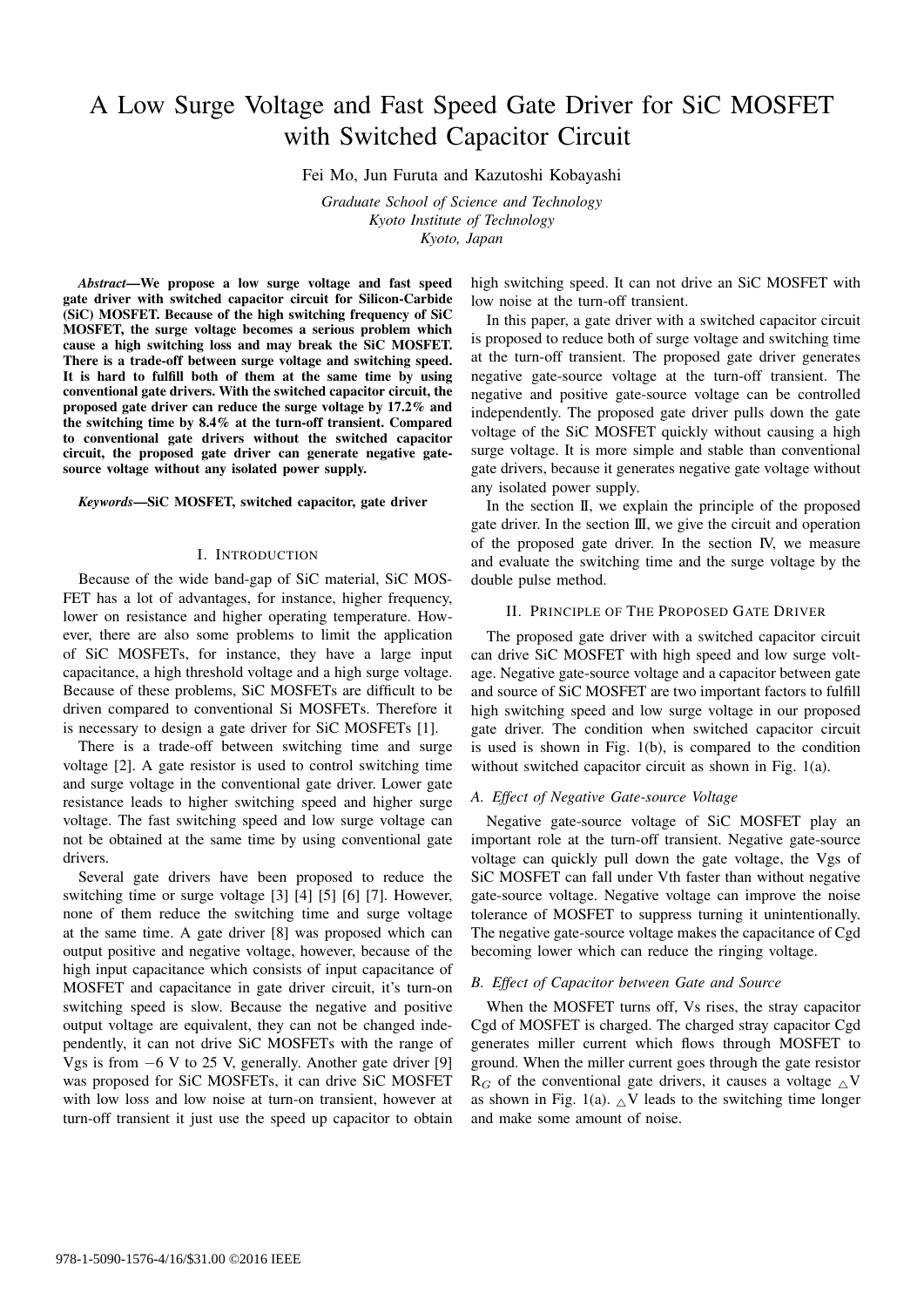

(b) Proposed gate driver with switched capacitor

Fig. 1. The influence of miller current (a) conventional gate drivers (b) proposed gate driver with switched capacitor

As shown in Fig. 1(b), at the turn-off transient, the miller current flows through the capacitor C1 instead of flowing through R*G*. No voltage drop happens. MOSFET turns off quickly with smaller noise.

## III. SCHEMATIC AND OPERATION OF THE PROPOSED GATE DRIVER

#### *A. Schematic of the proposed gate driver*

Fig. 2 shows the proposed gate driver with the switched capacitor circuit. It consists of three gate drivers, a 2  $\mu$ F capacitor, a 1  $\Omega$  resistor, four switches and a 4 V power supply. Two gate drivers are used to drive switches. Si MOSFETs are used as switches (S1 - S4) which are controlled by the gate drivers GD2 and GD3.

#### *B. Operation of the proposed gate driver*

Fig. 3 shows the operation procedure of the proposed gate driver. Fig. 4 shows the control scheme of  $\phi$ 1,  $\phi$ 2 and Vgs. *ϕ*1 and *ϕ*2 are two independent signals. *ϕ*1 controls the gate driver GD1, while *ϕ*2 controls the gate drivers GD2 and GD3. *ϕ*1 and *ϕ*2 turn to logic low at the same time. A 0.2 *µ*s delay, *ϕ*2 return to logic high to cut off the switched capacitor circuit.

- P0: *ϕ*1 and *ϕ*2 are logic high. The gate voltage of MOSFET is over the threshold voltage. S2 and S3 are off, S1 and S4 are on. the switched capacitor is charged by the power supply (V1).
- P1: *ϕ*1 and *ϕ*2 turn to logic low. The output of gate driver GD1 turns to 0 V. At the same time, S1 and S4 are off, S2 and S3 are on, the capacitor is connected to the gate of the SiC MOSFET. The gate voltage of the SiC MOSFET falls below 0 V.



# S1~S4 : Si MOSFET

Fig. 2. Schematic of proposed gate driver with switched capacitor circuit.

- P2: *ϕ*2 turns to logic high. S1 and S4 are on, S2 and S3 are off and the capacitor is charged by V1. The gate voltage of the SiC MOSFET returns to 0 V.
- P3: *ϕ*1 turns to logic high, *ϕ*2 keeps logic high. The gate driver GD1 charges the gate of the SiC MOSFET without the switched capacitor circuit. The gate voltage of the SiC MOSFET rises again.

#### IV. EXPERIMENT AND RESULTS

### *A. Double pulse method*

The double pulse method is used to measure the proposed gate driver. we compare the proposed the gate driver with a conventional gate driver without switched capacitor circuit. Commercially available Si MOSFETs are used as the switches. The experimental circuits and definitions of measured parameters are shown in Fig. 5. The duration time of first pulse is 10  $\mu$ s, the time of the second pulse is 0.5  $\mu$ s and the delay time between two pulse is 0.5 *µ*s.

#### *B. Experimental results*

Fig. 6 depicts the experimental circuit. Fig. 7 shows the experiment results of the conventional and proposed gate drivers by Si MOSFETs as the switches (S1 - S4). Fig. 7 (a) shows the gate-source voltage of the SiC MOSFET. Fig. 7 (b) shows the drain-source voltage of the SiC MOSFET.

At first Vgs of the conventional gate driver and the proposed gate driver fall with the same speed. When Vgs of the conventional gate driver and proposed gate driver fall close to Vth of the SiC MOSFET. The falling speed of conventional gate driver become slow significantly, because the discharging current becoming low caused by the fall of Vgs and the miller current flowing through R*G*. However, the falling speed of proposed gate driver keep constant, until the Vgs falls under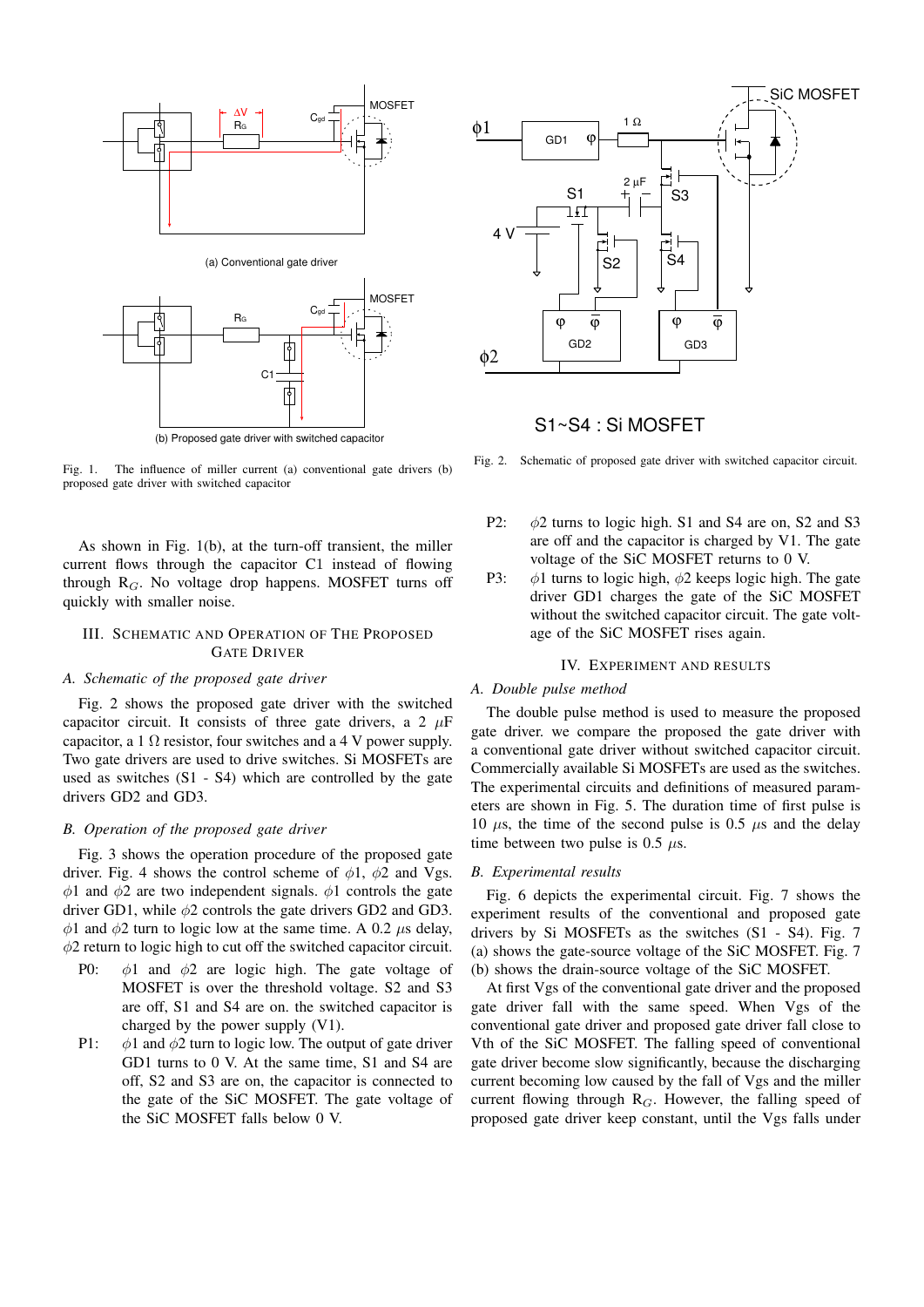

Fig. 3. Operation procedure of the proposed gate driver.



*−*2 V. Therefore, Vgs of the proposed gate driver reaches Vth

Because Vgs of the proposed gate driver reaches the Vth of SiC MOSFET faster, Vds rises quicker than the conventional gate driver.

As shown in Table. I. The proposed gate driver turn-off switching time and surge voltage are 37 ns and 19.2 V. Those of the conventional gate driver are 40.4 ns and 23.2 V. The proposed gate driver reduces switching time by 8.4% and surge



Fig. 4. Control scheme of the proposed gate driver.



Fig. 5. Double pulse measurement circuit and definitions of measurement value.



Fig. 6. Proposed gate driver with switched capacitor circuit.